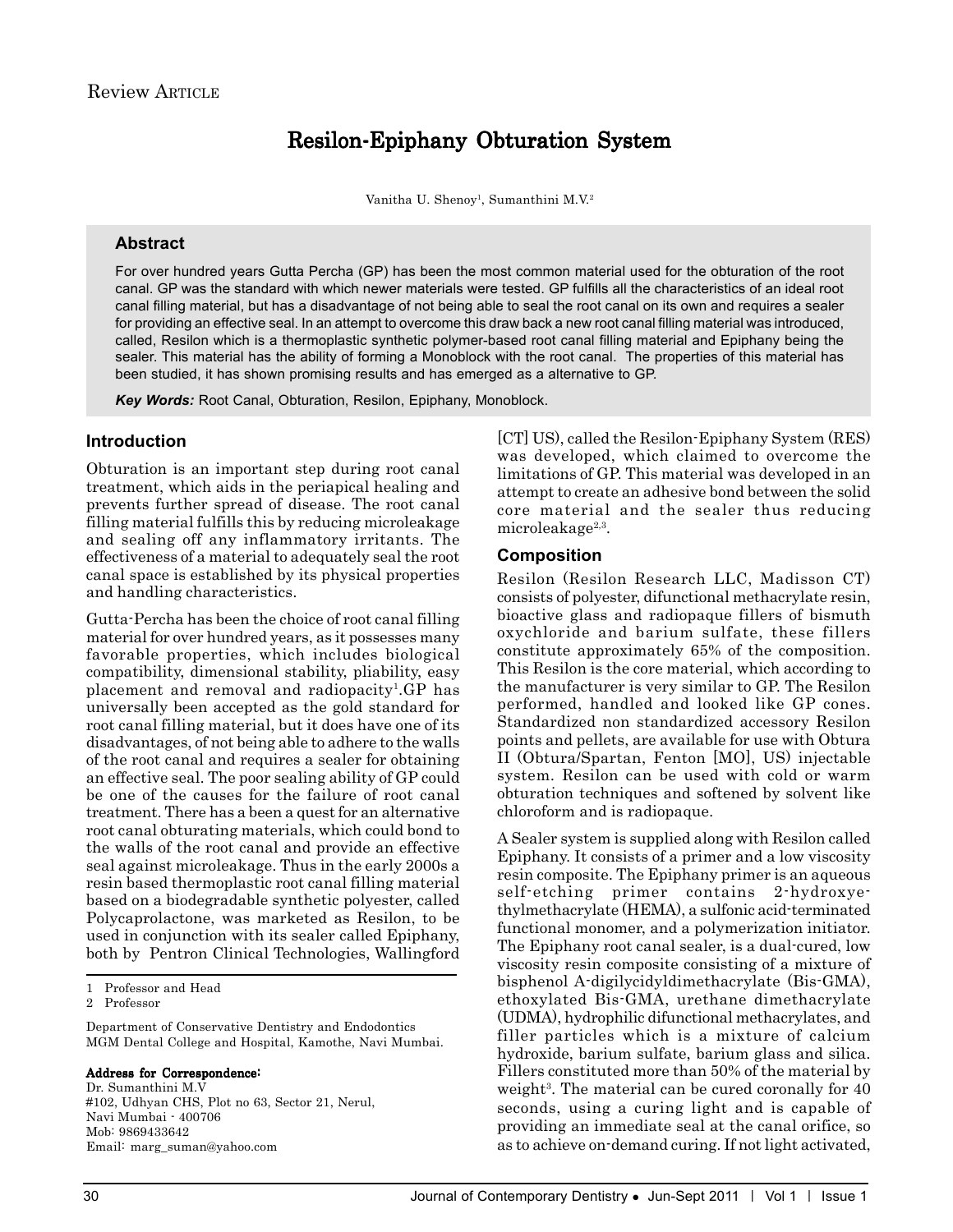this resin sealer self-cured in approximately 30 to 60  $minutes<sup>2,3</sup>$ .

Commercial sealers available for Resilon are methacrylate based. Examples include Epiphany (Pentron Clinical Technologies, Wallingford [CT] US), RealSeal (Sybron-Endo, Orange [CA], US).SimpliFill (Lightspeed, San Antonio [TX], US). InnoEndo (Heraeus-Kulzer, Armonk [NY] US).

## **Technique of Obturation**

- a. Following cleaning and shaping procedure of the root canal an appropriate size master is selected, verified by the visual, tactile and radiographic method.
- b. Choice of irrigant during the procedure would be Sodium Hypochlorite (NaOCl). It should not be the last rinse as NaOCl interferes with the bonding of the resin sealer to the dentin and results in decreased bond strength<sup>9</sup>.
- c. Use of 17% Ethylene di-amine Tetra Acetic acid (EDTA), followed by sterile water or 0.2% Chlorhexidine gluconate (CHX) should be used as the final irrigant.
- d. After blot drying the root canal with sterile absorbent points, the self etch primer is used to condition the root canal walls and prepare them for bonding to the resin sealant.
- e. Two or three drops of the primer are placed in the canal using a pipette, a syringe or a sterile absorbent point.
- f. The excess primer is removed with the help of a dry sterile absorbent point.
- g. The resin sealer is dispensed onto a mixing slab and the viscosity is adjusted using the thinning resin.
- h. The sealer is applied using a sterile absorbent point, Resilon point or lentulo spiral.
- i. The root canal is then obturated using lateral compaction, warm vertical compaction or thermoplastic injection method.
- j. The coronal surface of the material is light cured for 40 seconds<sup>2,3</sup>.

# **Properties**

Monoblock Formation: Monoblock means a single unit. The clinical advantage of using adhesive endodontic sealer with bondable polymeric root canal filling material Resilon-Epiphany is that they bond through out the length of the root canal. By creating micromechanical retention via the formation of a thin hybrid layer to the self etching primer-treated root dentin and chemical coupling to the urethane dimethacrylate containing Resilon root filling material to the methacrylate based sealer, a continuum has been achieved, that results in the creation of a "Secondary Monoblock" between root canal filling and the intra radicular dentin, wherein there are two interfaces, one between the sealer and primed dentin and other between the sealer and  $Resilon<sup>4,5</sup>$ .

Sealing Ability: Historically endodontic leakage research focused mainly on the quality of apical seal of the root canal system. Coronal leakage into the obturated root canal system had not received any attention until the late 1980s. Since then numerous dyes, bacterial penetration and fluid filtration leakage studies have been evaluated. With the RES, the coronal portion of the obturation is light cured for 40 seconds which creates an immediate coronal seal at the orifice and the rest of the sealer setting in 25 minutes6. RES produces a Monoblock and microleakage studies have shown that it has good apical sealing ability7,8.

The penetration of root canal filling material into the fins, deltas, accessory and lateral canals and dentinal tubules is a function of viscoelastic property of the delivery system. RES has been shown to flow into all the complex anatomical irregularities. This is aided by the smear layer removal from the root canal during the obturation which allows greater sealer penetration into he exposed dentinal tubules, which also increases the adhesion and seal within the canal space $9,10$ .

Inter-radicular Dentin Bond Strength: RES having viewed as having intermediate bond strength. The creation of a Mono-block also significantly helps the Inter-radicular dentin bond strength to improve<sup>11</sup>.

Effect of Irrigant on seal of Resilon-Epiphany system: During biomechanical preparation NaOCl is one of the irrigating solutions used. The manufacturer's instruction for the Resilon-Epiphany system suggests that NaOCl should not be used as the final irrigant, as it may result in reduced bond strength and as NaOCl is an oxidizing agent it leads to the oxidation of some components of the dentin matrix. Oxygen also has been shown to inhibit the polymerization of resins. Hence after use of NaOCl, the root canal has to be irrigated with 17% EDTA followed by 0.2%CHX and flushed with sterile water or saline $11$ .

Sealer and root canal wall condition: The hydrophilic characteristics of the Epiphany might improve the penetration of the sealer into moist dentin and dentinal tubules. This might contribute to substantially reduced microleakage. The manufacturer recommends that the root canal walls be kept moist, not dehydrated, to take maximum advantage of the hydrophilic properties of the sealers, thus allowing for resin tag penetration and the formation of a hybrid layer. Before the advent of the methacrylate resin based sealers, root canals had to be dried thoroughly before placement of sealers. Studies conducted to compare the effect of different levels of moisture of root canals, from none to wet, on the coronal seal after filling the root canals, demonstrated that the Resilon-Epiphany system leaked less when root canals were blot dried with paper points<sup>12</sup>.